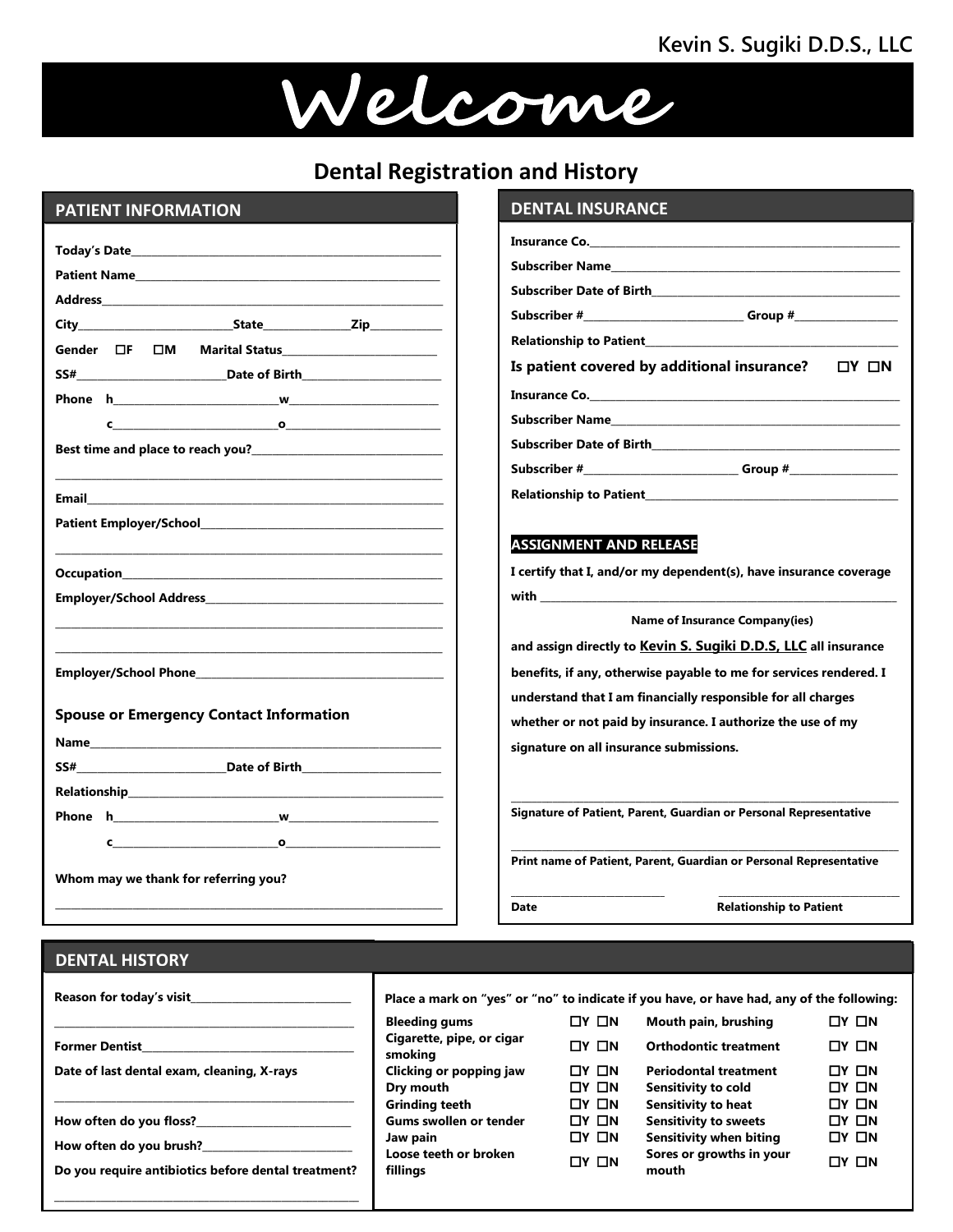| <b>MEDICAL HISTORY</b>                                                                       |                   |                                    |                   |                            |                                                          |                   |  |
|----------------------------------------------------------------------------------------------|-------------------|------------------------------------|-------------------|----------------------------|----------------------------------------------------------|-------------------|--|
|                                                                                              |                   |                                    |                   | <b>MEDICATIONS</b>         |                                                          |                   |  |
|                                                                                              |                   |                                    |                   |                            |                                                          |                   |  |
|                                                                                              |                   |                                    |                   |                            | List any medications you are currently taking and the    |                   |  |
| Have you ever taken any weight loss medication?<br>$\Box Y$ $\Box N$                         |                   |                                    |                   | correlating diagnosis:     |                                                          |                   |  |
| $\Box Y$ $\Box N$<br>Have you ever been hospitalized or had a major operation?               |                   |                                    |                   |                            |                                                          |                   |  |
|                                                                                              |                   |                                    |                   |                            |                                                          |                   |  |
|                                                                                              |                   |                                    |                   |                            |                                                          |                   |  |
|                                                                                              |                   |                                    |                   |                            |                                                          |                   |  |
| Place a mark on "yes" or "no" to indicate if you have, or have had, any of the<br>following: |                   |                                    |                   |                            |                                                          |                   |  |
| <b>AIDS/HIV Positive</b>                                                                     | $\Box Y$ $\Box N$ | <b>Jaw Pain</b>                    | $\Box Y$ $\Box N$ |                            |                                                          |                   |  |
| Anemia                                                                                       | $\Box Y$ $\Box N$ | <b>Kidney Disease</b>              | $\Box$ Y $\Box$ N |                            |                                                          |                   |  |
| <b>Arthritis, Rheumatism</b>                                                                 | $\Box Y$ $\Box N$ | <b>Liver Disease</b>               | $\Box Y$ $\Box N$ |                            |                                                          |                   |  |
| <b>Artificial Heart Valves</b>                                                               | $\Box Y$ $\Box N$ | <b>Low Blood Pressure</b>          | ⊔ר ⊡ו             |                            |                                                          |                   |  |
| <b>Artificial Joints</b>                                                                     | $\Box Y$ $\Box N$ | <b>Mitral Valve Problems</b>       | $\Box Y$ $\Box N$ |                            |                                                          |                   |  |
| <b>Asthma</b>                                                                                | $\Box Y$ $\Box N$ | <b>Osteoporosis</b>                | $\Box Y$ $\Box N$ |                            |                                                          |                   |  |
| <b>Back Problems</b>                                                                         | $\Box Y$ $\Box N$ | Pacemaker                          | ⊔Ү □              |                            |                                                          |                   |  |
| Cancer                                                                                       | $\Box Y$ $\Box N$ | <b>Psychiatric Care</b>            | □Y □N             | <b>ALLERGIES</b>           |                                                          |                   |  |
| <b>Bleeding abnormally, with</b><br>extractions or surgery                                   | $\Box Y$ $\Box N$ | <b>Radiation Treatment</b>         | ∟ח צם             |                            |                                                          | $\square$ Sulfa   |  |
| <b>Blood Disease</b>                                                                         | $\Box Y$ $\Box N$ | <b>Respiratory Disease</b>         | $\Box Y$ $\Box N$ | $\Box$ Aspirin             | $\Box$ Iodine                                            |                   |  |
| <b>Chemical Dependency</b>                                                                   | $\Box Y$ $\Box N$ | <b>Rheumatic Fever</b>             | $\Box Y$ $\Box N$ | $\Box$ Barbiturate         | $\Box$ Latex                                             | $\square$ Valium  |  |
| Chemotherapy                                                                                 | $\Box Y$ $\Box N$ | <b>Scarlet Fever</b>               | $\Box Y$ $\Box N$ |                            |                                                          |                   |  |
| <b>Circulatory Problems</b>                                                                  | $\Box Y$ $\Box N$ | <b>Seizures</b>                    | $\Box Y$ $\Box N$ | $\Box$ Codeine             | □Local Anesthetic □Vicodin                               |                   |  |
| <b>Congenital Heart Lesions</b>                                                              | $\Box Y$ $\Box N$ | <b>Shortness of Breath</b>         | $\Box Y$ $\Box N$ |                            |                                                          |                   |  |
| <b>Cortisone Treatments</b>                                                                  | $\Box Y$ $\Box N$ | <b>Shingles</b>                    | $\Box Y$ $\Box N$ | $\Box$ Darvon              | $\square$ Metals                                         | $\Box$ Other      |  |
| Cough, persistent or bloody                                                                  | $\Box Y$ $\Box N$ | <b>Sinus Trouble</b>               | $\Box Y$ $\Box N$ |                            |                                                          |                   |  |
| <b>Diabetes</b>                                                                              | $\Box Y$ $\Box N$ | <b>Skin Rash</b>                   | $\Box Y$ $\Box N$ | $\square$ Demerol          | □Nitrous Oxide                                           |                   |  |
| <b>Emphysema</b>                                                                             | $\Box Y$ $\Box N$ | <b>Special Diet</b>                | $\Box Y$ $\Box N$ |                            |                                                          |                   |  |
| <b>Epilepsy</b>                                                                              | $\Box Y$ $\Box N$ | Stroke                             | $\Box Y$ $\Box N$ | $\Box$ Erythromycin        | $\Box$ Penicillin                                        |                   |  |
| <b>Fainting or dizziness</b>                                                                 | $\Box Y$ $\Box N$ | Swollen Feet or<br><b>Ankles</b>   | ⊔ר ⊡ו             |                            |                                                          |                   |  |
| Glaucoma                                                                                     | $\Box Y$ $\Box N$ | <b>Swollen Neck Glands</b>         | $\Box Y$ $\Box N$ |                            | <b>WOMEN</b>                                             |                   |  |
| <b>Headaches</b>                                                                             | $\Box Y$ $\Box N$ | <b>Thyroid Problems</b>            | $\Box Y$ $\Box N$ | Are you pregnant?<br>OY ON |                                                          |                   |  |
| <b>Heart Murmur</b>                                                                          | $\Box Y$ $\Box N$ | <b>Tonsillitis</b>                 | $\Box Y$ $\Box N$ |                            |                                                          |                   |  |
| <b>Heart Problems</b>                                                                        | $\Box Y$ $\Box N$ | <b>Tuberculosis</b>                | $\Box Y$ $\Box N$ | How many weeks?__________  |                                                          |                   |  |
| Hepatitis Type __________                                                                    | $\Box Y$ $\Box N$ | Tumor or growth on<br>head or neck | ⊔ר ⊡ו             |                            |                                                          |                   |  |
| <b>Herpes</b>                                                                                | $\Box Y$ $\Box N$ | Ulcer                              | $\Box Y$ $\Box N$ |                            | Are you taking birth control pills?<br>$\Box Y$ $\Box N$ |                   |  |
| <b>High Blood Pressure</b>                                                                   | $\Box Y$ $\Box N$ | <b>Venereal Disease</b>            | $\Box Y$ $\Box N$ |                            |                                                          |                   |  |
| Jaundice                                                                                     | $\Box Y$ $\Box N$ | <b>Weight Loss</b>                 | ⊔Ү □М             | Are you nursing?           |                                                          | $\Box Y$ $\Box N$ |  |

## **GENERAL CONSENT FOR SERVICES GENERAL CONSENT FOR SERVICES and MISSED APPOINTMENT POLICY**

**I hereby give my consent to undergo the dental treatment deemed necessary or advisable in the opinion of Dr. Kevin S. Sugiki, as consulted. If he determines that there may be a potentially medically-compromised situation, medical consultation may be needed prior to commencement of dental treatment.**

**We reserve your appointment time especially for you and we make every effort to see our patients in a timely manner. If for any reason you cannot make your scheduled appointment, we request that you contact our office with 24 hours. Patients who cancel or fail to show up for a scheduled appointment without 24 hour notice will be charged \$40.00. If you have any questions about our policy, please do not hesitate to contact our office.**

**I certify that I have read and understand this form. To the best of my knowledge, I have answered every question completely and accurately. I will inform my dentist of any change in my health and/or medication.** 

**\_\_\_\_\_\_\_\_\_\_\_\_\_\_\_\_\_\_\_\_\_\_\_\_\_\_\_\_\_\_\_\_\_\_\_\_\_\_\_\_\_\_\_\_\_\_\_\_\_\_\_\_\_\_\_\_\_\_\_\_\_\_\_\_\_\_\_\_\_\_\_\_\_\_\_\_\_\_\_\_\_ \_\_\_\_\_\_\_\_\_\_\_\_\_\_\_\_\_\_\_\_\_\_\_\_\_\_\_\_\_\_\_\_\_\_\_\_\_\_\_\_\_\_\_\_\_\_\_\_\_\_\_\_\_\_\_\_\_\_\_\_\_\_\_\_\_\_\_\_\_\_\_\_\_\_\_\_\_\_\_\_\_\_\_\_\_** 

**\_\_\_\_\_\_\_\_\_\_\_\_\_\_\_\_\_\_\_\_\_\_\_\_\_\_\_\_\_\_\_\_\_\_\_\_\_\_\_\_\_\_\_\_\_\_\_\_\_\_\_\_\_\_\_\_\_\_\_\_\_\_\_\_\_\_\_\_\_\_\_\_\_\_\_\_\_\_\_\_\_\_ \_\_\_\_\_\_\_\_\_\_\_\_\_\_\_\_\_\_\_\_\_\_\_\_\_\_\_\_\_\_\_\_\_\_\_\_\_\_\_\_\_\_\_\_\_\_\_\_\_\_\_\_\_\_\_\_\_\_\_\_\_\_\_\_\_\_\_\_\_\_\_\_\_\_\_\_\_\_\_\_\_\_\_\_\_**

**Signature of Patient, Parent, Guardian or Personal Representative Print name of Patient, Parent, Guardian or Personal Representative**

**Date Date Relationship to Patient Relationship to Patient Relationship to Patient**